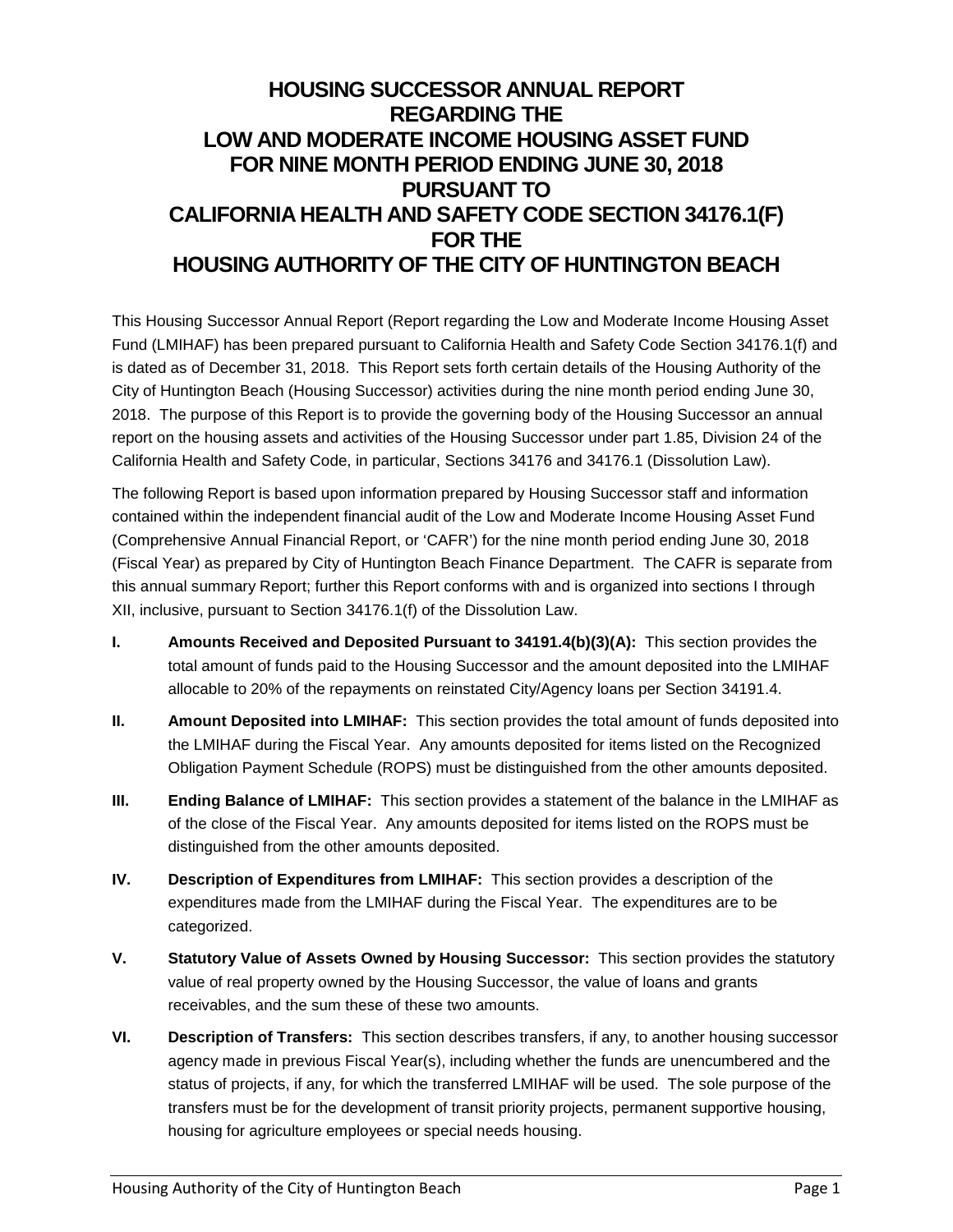- **VII. Project Descriptions:** This section describes any project for which the Housing Successor receives or holds property tax revenue pursuant to the ROPS and the status of that project.
- **VIII. Status of Compliance with section 33334.16:** This section provides a status update on compliance with Section 33334.16 for interests in real property acquired by the former redevelopment agency prior to February 1, 2012. For interests in real property acquired on or after February 1, 2012, provide a status update on the project.
- **IX. Description of Outstanding Obligations under Section 33413:** This section describes the outstanding inclusionary and replacement housing obligations, if any, under Section 33413 that remain outstanding prior to dissolution of the former redevelopment agency as of February 1, 2012 along with the Housing Successor's progress in meeting those prior obligations, if any, of the former redevelopment agency and how the Housing Successor plans to meet unmet obligations, if any.
- **X. Income Test:** This section provides the information required by Section 3417u6.1(a)(3)(B), or a description of expenditures by income restriction for five-year period, with the time period beginning January 1, 2014 and whether the statutory thresholds have been met. However, reporting of the Income Test is not required until Fiscal Year 2018/19.
- **XI. Senior Housing Test:** This section provides the percentage of units of deed-restricted rental housing restricted to seniors and assisted individually or jointly by the Housing Successor, its former redevelopment Agency, and its host jurisdiction within the previous 10 years in relation to the aggregate number of units of deed-restricted rental housing assisted individually or jointly by the Housing Successor, its former Redevelopment Agency and its host jurisdiction within the same time period. For this Report the ten year period reviewed is January 1, 2008 through December 31, 2018.
- **XII. Excess Surplus Test:** This section provides the amount of excess surplus in the LMIHAF, if any, and the length of time that the Housing Successor has had excess surplus, and the Housing Successor's plan for eliminating the excess surplus.
- **XIII. Inventory of Homeownership Units:** This section provides a summary of covenanted homeownership units assisted by the former redevelopment agency or the housing successor that include an equity sharing and repayment provisions, including (a) number of units; (b) number of units lost to the portfolio in the last fiscal year and the reason for those losses, and (c) any funds returned to the housing successor pursuant to losses or repayments.

This Report is to be provided to the Housing Successor's governing body by December 31, 2018. In addition, this Report, CAFR and the former redevelopment agency's pre-dissolution Implementation Plans are to be made available to the public on the City's website.

# **I. Amounts Received and Deposited Pursuant to 34191.4(B)(3)(A)**

The former redevelopment agency and City did not enter into any loans that are to be repaid.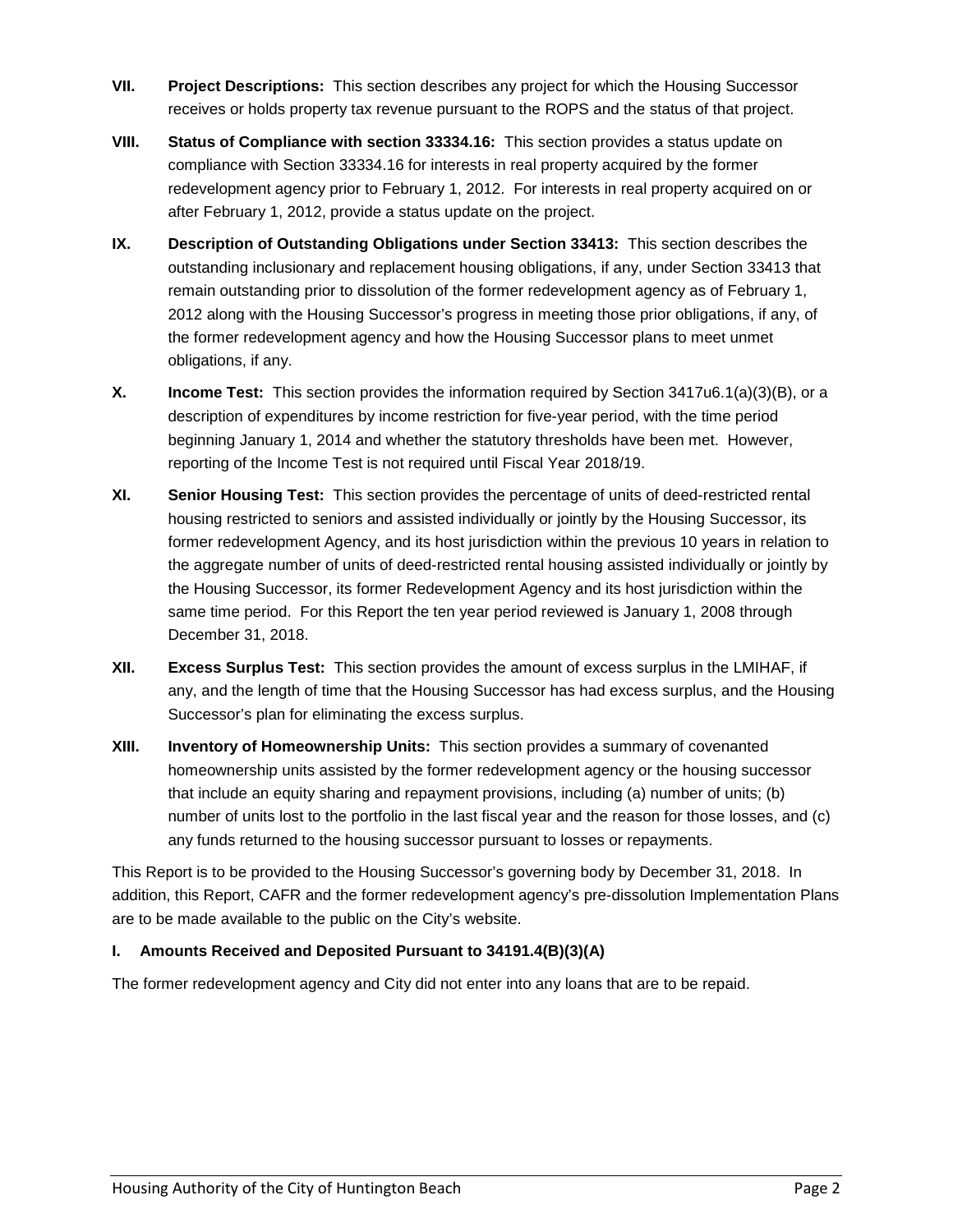#### **II. Amount Deposited into LMIHAF**

A total of \$98,736 was deposited into the LMIHAF during the Fiscal Year, of which none of the funds deposited into the LMIHAF were held for items listed on the ROPS. The deposits are allocated as follows:

|                              | FY 2017/18<br>Totals | $%$ of<br><b>Total</b> |
|------------------------------|----------------------|------------------------|
| Payment from Loans           | \$82,722             | 84%                    |
| Interest Income              | 16,014               | 16%                    |
| <b>SERAF Payment</b>         |                      | 0%                     |
| Other Income                 |                      | 0%                     |
| <b>Total LMIHAF Deposits</b> | \$98,736             | 100%                   |

#### **III. Ending Balance of LMIHAF**

At the close of the Fiscal Year, the ending balance in the LMIHAF was \$16,902,693, of which \$5,178,860 is available. None of the funds were held for items listed on the ROPS.

#### **IV. Description of Expenditure from LMIHAF**

The following is a description of expenditures from the LMIHAF by category:

|                                                             | FY 2017/18 |  |
|-------------------------------------------------------------|------------|--|
| Monitoring & Administration Expenditures                    | \$83,882   |  |
| Homeless Prevention & Rapid Rehousing Services Expenditures | \$167,026  |  |
| <b>Housing Development Expenditures</b>                     |            |  |
| Expenditures on Low Income Units                            | S          |  |
| Expenditures on Very-Low Income Units                       |            |  |
| Expenditures on Extremely-Low Income Units                  |            |  |
| <b>Total Housing Development Expenditures</b>               |            |  |
| <b>Total LMIHAF Expenditures</b>                            | \$250,908  |  |

The Housing Successor is allowed to spend up to the greater of \$200,000 or 5% of the value of the Housing Assets Portfolio (defined and calculated in Section V), which totals \$9,879,949, on Monitoring and Administration Expenditures. Therefore, the Housing Successor is only using approximately 17% of the maximum allowable \$493,997 for Monitoring and Administration Expenditures.

# **V. Statutory Value of Assets Owned by Housing Successor in LMIHAF**

Under the Dissolution Law and for purposes of this Report, the "statutory value of real property" means the value of properties formerly held by the former redevelopment agency as listed on the housing asset transfer schedule approved by the department of Finance as listed in such schedule under Section 34176(a)(2), the value of the properties transferred to the Housing Successor pursuant to Section 34181(f), and the purposes price of property(ies) purchased by the Housing Successor. Further, the value of loans and grants receivable is included in these reported assets held in the LMIHAF.

The following provides the statutory value of assets owned by the Housing Successor:

|                                                             | As of End of<br>FY 2017/18 |
|-------------------------------------------------------------|----------------------------|
| Statutory Value of Real Property Owned by Housing Successor | \$885,000                  |
| Value of Loans and Grants Receivables                       | 8,994,949                  |
| <b>Total Value of Housing Assets</b>                        | \$9,879,949                |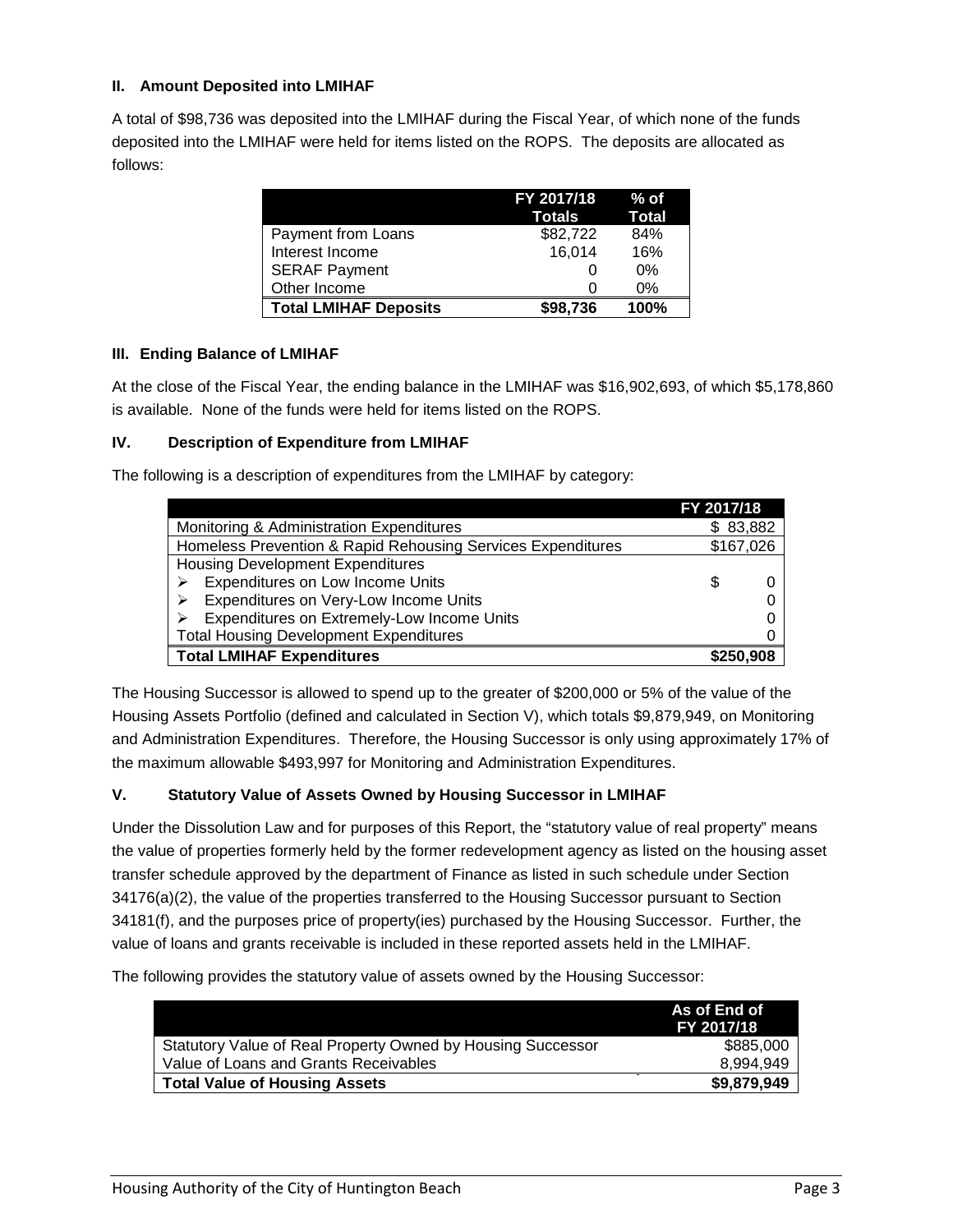# **VI. Description of Transfers**

The Housing Successor did not make any LMIHAF transfers to other Housing Successor(s) under Section 34176.1(c)(2) during the Fiscal Year.

# **VII. Project Descriptions**

The Housing Successor does not receive or hold property tax revenue pursuant to the ROPS.

#### **VIII. Status of Compliance with Section 33334.16**

With respect to interests in real property acquired by the former redevelopment agency prior to February 1, 2012, the time periods described in Section 33334.16 shall be deemed to have commenced on the date that the Department of Finance approved the property as a housing asset in the LMIHAF; thus, as to real property acquired by the former redevelopment agency now held by the Housing Successor in the LMIHAF, the Housing Successor must initiate activities consistent with the development of the real property for the purpose for which it was acquired within five years of the date of the DOF approved such property as a housing asset.

The following provides a status update on the real property or properties housing asset(s) that were acquired prior to February 1, 2012 and compliance with five-year period:

| <b>Address</b>                     | Date Approved<br>by DOF as<br><b>Housing Asset</b> | Deadline to Initiate<br>Development<br><b>Activity</b> | <b>Status of Activity</b>                                               |
|------------------------------------|----------------------------------------------------|--------------------------------------------------------|-------------------------------------------------------------------------|
| Bowen Court<br>1968-82 Lake Street | 2/1/2002                                           | N/A                                                    | The property is encumbered with a<br>ground lease that expires in 2062. |

The Housing Successor has not acquired any property using LMIHAF on or after February 1, 2012.

# **IX. Description of Outstanding Obligations Pursuant to Section 33413**

**Replacement Housing:** According to the 2010-2014 Implementation Plan for the former redevelopment agency, no Section 33413(a) replacement housing obligations were transferred to the Housing Successor.

**Inclusionary / Production Housing:** According to the 2010-2014 Implementation Plan for the former redevelopment agency, no Section 33413(b) inclusionary/production housing obligations were transferred to the Housing Successor.

The former redevelopment agency's Implementation Plans are posted on the City's website.

# **X. Extremely-Low Income Test**

Section 34176.1(a)(3)(B) requires that the Housing Successor must require at least 30% of the LMIHAF to be expended for development of rental housing affordable to, and occupied by households earning 30% or less of the area median income (AMI). The Housing Successor fails to comply with the Extremely-Low Income requirement in any five-year period, then the Housing Successor must ensure that at least 50% of the funds remaining in the LMIHAF be expended in each fiscal year following the latest fiscal year following the report on households earning 30% or less of the AMI until the Housing Successor demonstrates compliance with the Extremely-Low Income requirement.

This information is not required to be reported until 2019 for the 2014-2019 period.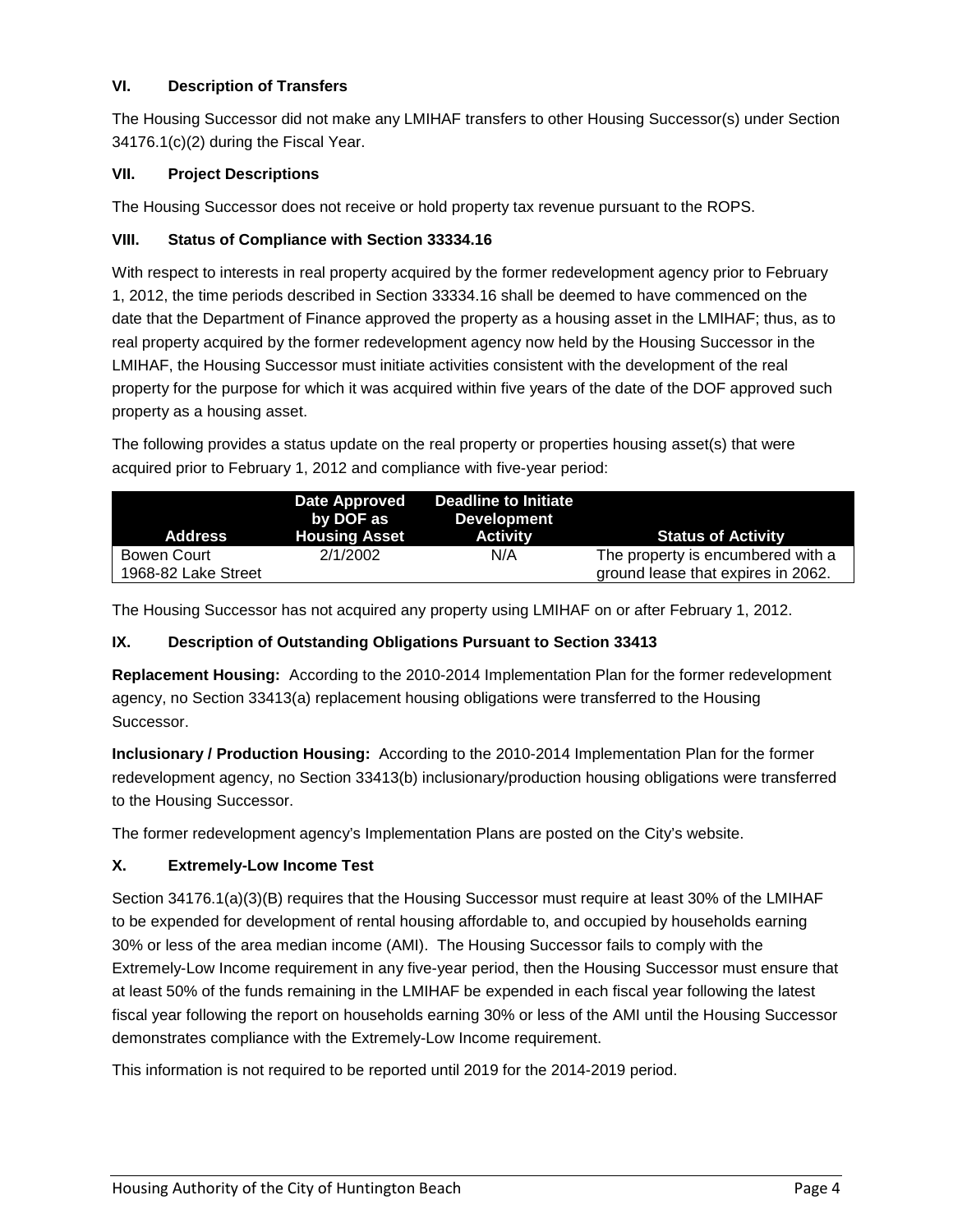# **XI. Senior Housing Test**

The Housing Successor is to calculate the percentage of units of deed-restricted rental housing restricted to seniors and assisted by the Housing Successor, the former redevelopment agency and/or the City within the previous 10 years in relation to the aggregate number of units of deed-restricted rental housing assisted by the Housing Successor, the former redevelopment agency and/or City within the same time period. If this percentage exceeds 50%, then the Housing Successor cannot expend future funds in the LMIHAF to assist additional senior housing units the Housing Successor or City assists and construction has commenced on a number of restricted rental units that is equal to 50% of the total amount of deedrestricted rental unit.

The following summarizes the number of deed-restricted rental housing units produced by the formerredevelopment agency and Housing Successor over the past 10 years (January 1, 2008 – December 31, 2018):

|                       | Year         |       | # of Senior # of Non- | Total #  |
|-----------------------|--------------|-------|-----------------------|----------|
| <b>Project Name</b>   | <b>Built</b> | Units | Senior Units          | of Units |
| Jamboree IV           | 2010         |       |                       |          |
| Oceana                | 2016         |       | 48                    | 48       |
| <b>OCCHC - Barton</b> | 2016         |       |                       | 4        |
| $OCCHC - 11th Street$ | 2017         |       |                       |          |
| <b>Total Units</b>    |              |       | 60                    | 60       |

The following provides the Housing Successor's Senior Housing Test for the 10-year period of January 1, 2008 to December 31, 2018:

|                                   | EV      |
|-----------------------------------|---------|
|                                   | 2017/18 |
| # of Assisted Senior Rental Units |         |
| # of Total Assisted Rental Units  | 60      |
| <b>Senior Housing Percentage</b>  | በ%      |

#### **XII. Excess Surplus Test**

Excess Surplus is defined in Section 34176.1(d) as an unencumbered amount in the account that exceeds the greater of one million dollars (\$1,000,000) or the aggregate amount deposited into the account during the Housing Successor's preceding four Fiscal Years, whichever is greater.

The following provides the Excess Surplus test for the preceding four Fiscal Years:

| Available Housing Funds - FY 2017/18 |              |  |
|--------------------------------------|--------------|--|
| LMIHAF Balance FY 2017/18            | \$16,902,693 |  |
| (Less) Accounts Receivables          | (1,863,969)  |  |
| Add: Accounts Payable                | 20,085       |  |
| (Less) Notes and Loans               | (8,994,949)  |  |
| (Less) Land                          | (885,000)    |  |
| Available Housing Funds - FY 2017/18 | \$5,178,860  |  |